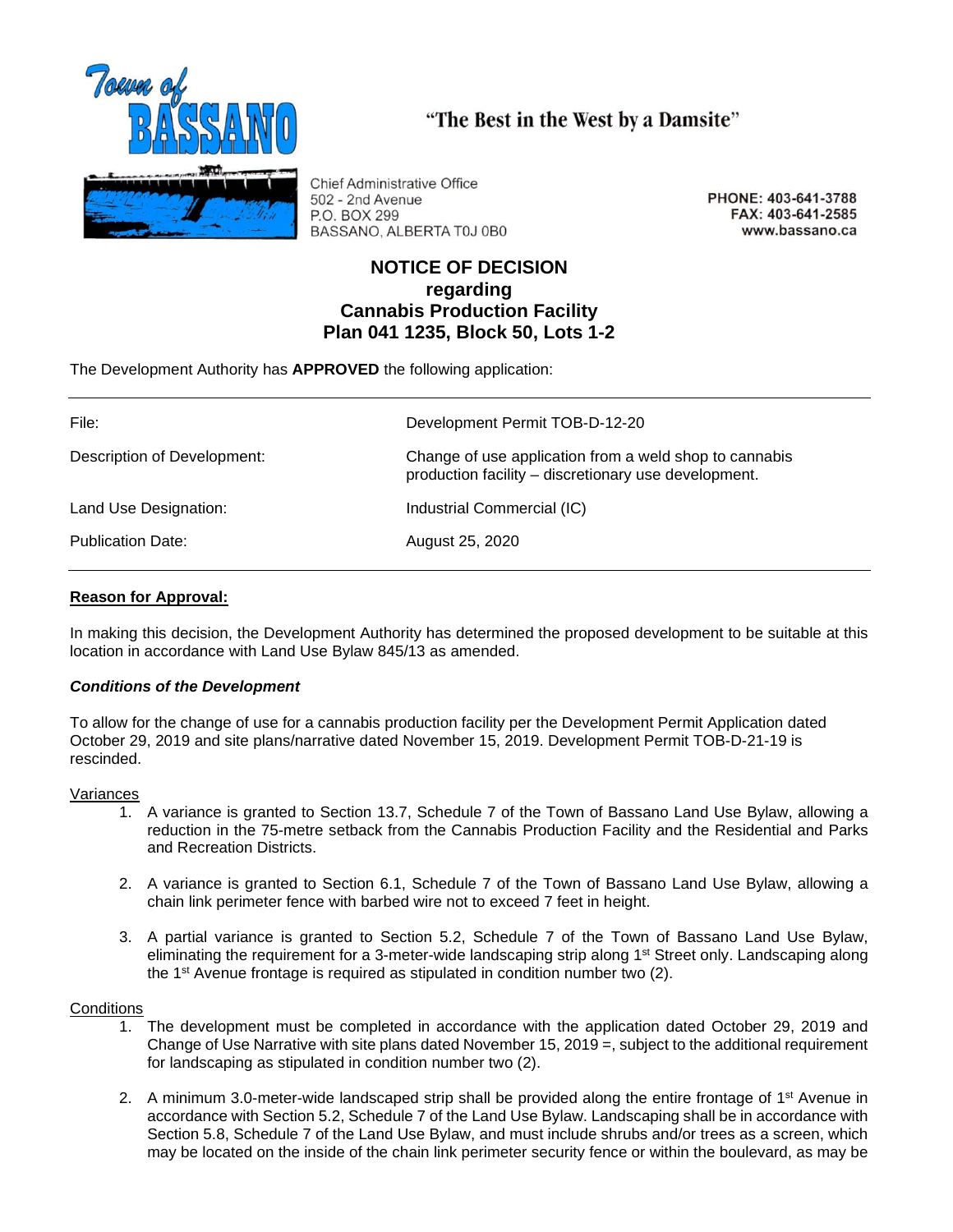approved by the municipality. The developer shall submit a landscaping plan for municipal approval prior to commencement of landscaping.

- 3. The chain link perimeter security fence with barbed wire must be installed in accordance with the site plan with defined driveways and access points. The total height of the security fence, including barbed wire. Shall not exceed 7 feet. In accordance with Section 6.2, Schedule 7 of the Land Use Bylaw, the use of barbed wire below a height of 6 feet is not permitted.
- 4. The developer is responsive to obtain all discipline permits.
- 5. The developer must provide the municipality with a copy of a current license for all activities associated with the medical cannabis production issued by Health Canada once the developer receives the license.
- 6. The developer must provide the municipality with copies of all permits, authorization, consent or licenses that may be required to ensure compliance with applicable federal, provincial, or other legislation within 72-hours of receiving a request from the municipality or its delegated representatives.
- 7. The development must be done in a manner where all processes and function are fully enclosed in the primary stand-alone building.
- 8. Outdoor storage of materials or supplies is not permitted onsite.
- 9. The incineration of cannabis or plant material is not permitted onsite without development approval from the Municipal Planning Commission. A waste management plan may be required for incineration of cannabis or plant related materials.
- 10. Retail sales are not permitted onsite.
- 11. The development must maintain an active business license with the Town of Bassano.
- 12. Any contractors working onsite must obtain a business license before commencing construction or development.
- 13. Any signage related to the Cannabis Production Facility is subject to approval by the Development Authority, as well as the sign regulations outlined in the Land Use Bylaw.
- 14. The Cannabis Production Facility and the weld shop are not permitted to operate at the same time and the "Change of Use" permit takes precedence over the weld shop. The weld shop shall cease operations prior to the start of the Cannabis Production Facility operation.
- 15. The "Change of Use" may be withdrawn or cancelled by written notice prior to the new use coming into effect.

Further, effective immediately, the property must be maintained and free of weeds and other noxious vegetation.

If you feel you have been adversely affected by this application, you may file an appeal to the Subdivision and Development Appeal Board. To do so, you are required to submit your reasons for the appeal, in writing, and an appeal fee of \$300.00 within 21 days to the following:

### **The Secretary Subdivision & Development Appeal board P.O. Box 299 Bassano, AB T0J 0B0**

Despite the issuance of a development permit, no development is authorized to commence until the appeal period has expired. Development shall not commence until at least 21 days from the date of the notice being publicized being September 15, 2020. If an appeal is made, no development is authorized until the outcome of the appeal is determined.